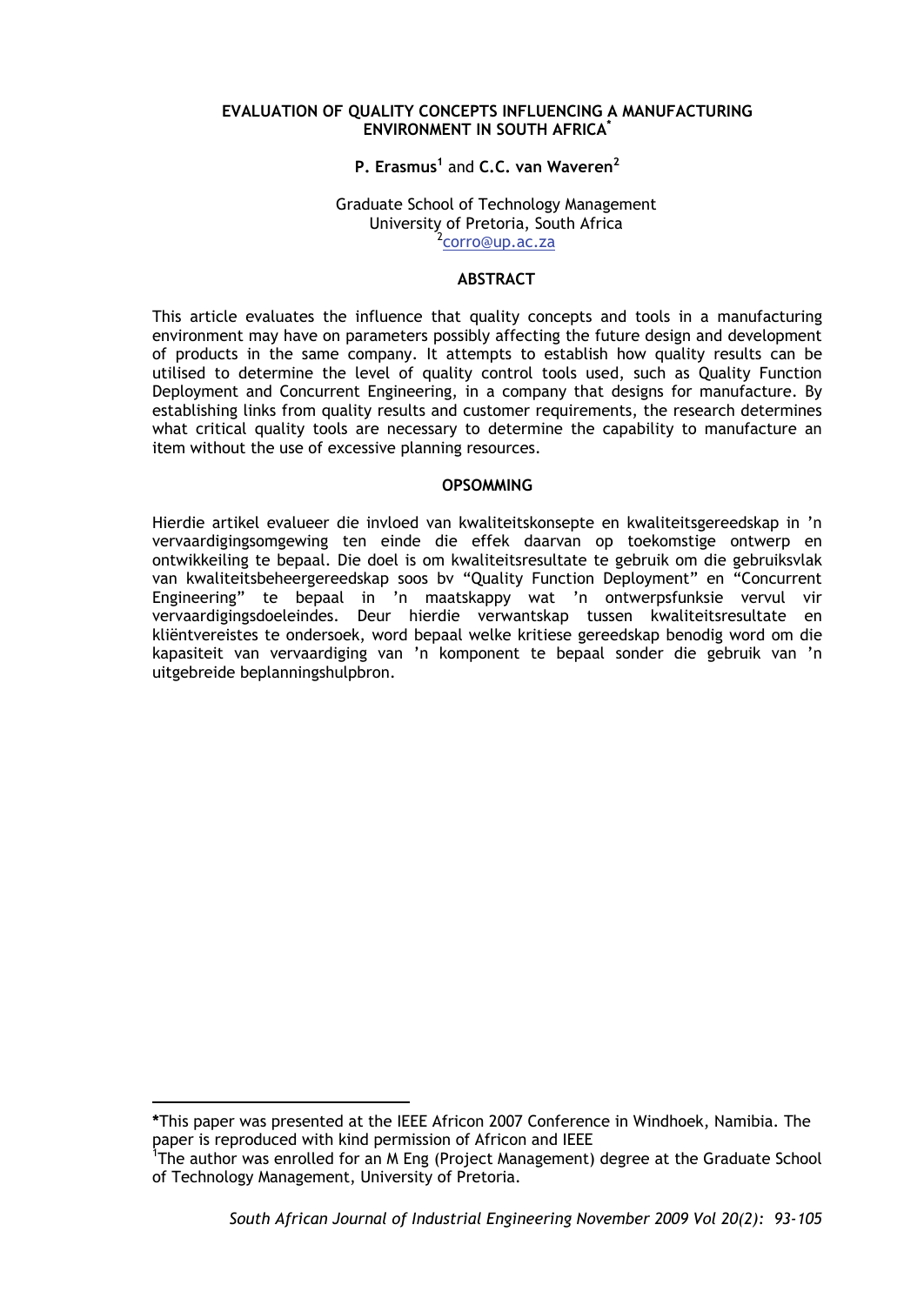# **1. INTRODUCTION**

The notion of 'quality' has been around since the dawn of humanity. The inherent ability of humankind to create, and then to benchmark their creation against that of their neighbour, has been the driving force behind the evolution from primitive humankind to the hyperchange environment in which we currently conduct business. The progression of manufacturing objects from self-sustainable farming and war implements, to objects of need and desire, not only paved the way for the creation and evolution of a bartering/monetary system, but also for conceptualising and establishing quality concepts, parameters, and quality systems.

With quality emerging as a science, the study of the subject, its evolution, and its eventual growth in the manufacturing environment, produced several 'masters of the science', such as W. Edwards Deming, Genichi Taguchi, and J.M. Juran. However, very rarely is the quality control of a final product used when considering the design of the next generation product, thus increasing the possibility of failure and extending the time necessary to get a product from conceptualisation to market. This paper proposes a process to assess the evaluation of the current utilisation of quality tools and their effectiveness, while simultaneously offering recommendations to improve the process.

The objective of the research lies initially in the evaluation of quality and quality-related processes in the manufacturing environment of a fast moving consumer goods (FMCG) company in South Africa. It proposes to evaluate the design-to-manufacturing process from a quality control point of view, through the use of quality tools on finished goods, to determine the optimisation of the process that would ensure not only a better product, but a better process as a whole. The article then evaluates the involvement of other manufacturing entities in South Africa to assess the knowledge of quality and quality related tools in a sample of the South African manufacturing environment, with a view to making recommendations to the quality fraternity of South Africa on topics, means, and processes to market, and to entrench the science of quality in local manufacturing industries.

In order to understand the relevance of quality control to concurrent engineering and quality function deployment, current models in literature have been used to evaluate the concepts. Evaluation of these models clearly indicates that quality control is an integral part of the design regime, linked to the quality function deployment process of concurrent engineering.

Application of the abovementioned models offers the opportunity to establish the degree to which the different tiers in the model are currently implemented internally in a company. Levels such as Computer Aided Design (CAD) can be evaluated using benchmarking of the existing operation against similar operations throughout the rest of the world. Added to that, quality functional deployment in the operation can be evaluated against the rules set out later in this paper. The design method should be interrogated using the inputs from the value analysis, quality evaluation, and design for manufacture/assembly (DFX) process, while the failure mode and effects analysis (FMEA) can assist in solving the current problems experienced on a level (or levels) of the manufacturing entities. Application of this model enables the business unit to ensure that most of the major technical elements of the process are addressed, while the detailed evaluation of the process can be determined using the model by Ainscough et al. [1].

# **2. QUALITY IN MANUFACTURING**

According to Gitlow et al, [2], the existence of quality control can be traced back to the likes of tribal chiefs, kings, and pharaohs. An example of a quality issue can be found in the Code of Hammurabi, dating from as early as 2000 BC. In order fully to understand the science of quality, it is necessary to understand that quality as a concept has a different meaning for each individual, and thus it is necessary to evaluate this concept as a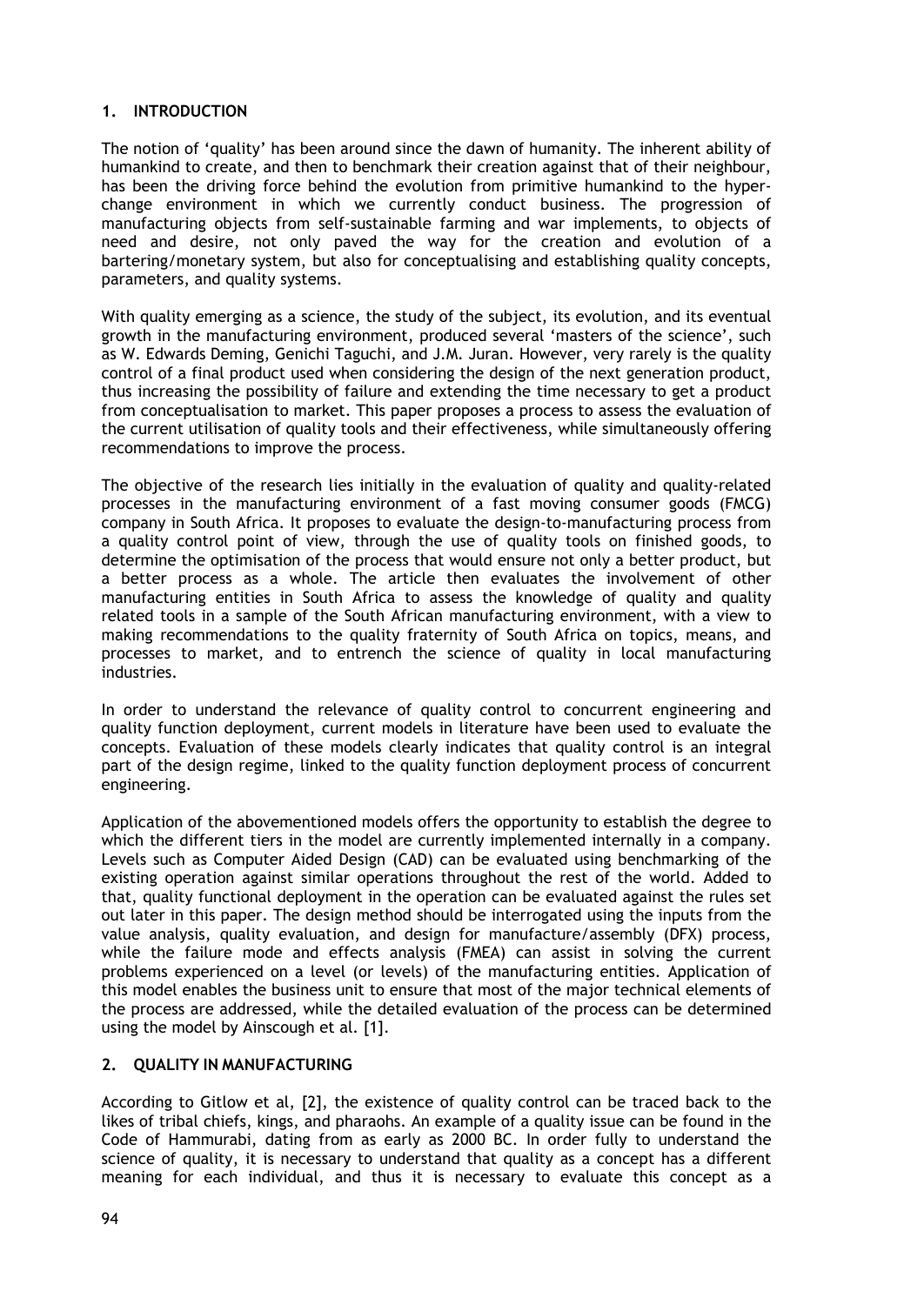progressive series of meanings or definitions. The Japanese Industrial standard JIS Z 8101- 1981, "Glossary of Terms Used in Quality Control", defines quality control (QC) as a system of techniques for economically producing goods and services that meet customers requirements, and – according to Ozeki and Asaka [3] – one must understand the meaning of quality control to be able to apply it extensively to all management activities. Such an understanding is the task and responsibility not just of a quality control department, but rather of all offices, departments, and employees in the company.

Although the quality control process can be seen as a science, the influences of a quality control process are directly dependent on the individuals who are involved in the establishment of the process, systems, and control measures that ensure that quality is achieved (or not). According to Cottmann [5], engineers resent administration; have a strong desire for freedom in their work; are preoccupied with detail; are technically orientated; are well educated and perfectionists; are logical, take pride in their work, and have great respect for competence; and expect that people will be as predictable as physical laws. Cottman [5] continues with his evaluation of the human influences on quality control by evaluating the factors that motivate individuals to perform to the best of their abilities. He bases his motivational concept on the work that Frederick Herzberg and associates reported in the book, *The Motivation to Work*. According to this research, motivational factors can be classified in two sets: hygienic, and true motivational. Hygienic factors are those who a few people will be motivated by, but most people will feel dissatisfied if they are not present, while true motivational factors build high level job satisfaction.

In 1924 the mathematician Walter Shewhart introduced statistical quality control as a method for economically controlling quality in mass production environments. Although Shewhart's primary interest was in statistical methods, he was very aware of the principles of management and the behavioral sciences. When evaluating statistical control of processes, the approach in the production and control charts is based on a simple premise: that everything varies according to a predictable pattern. However, a problem is introduced by variation that can have a negative effect on control. Therefore, accurate measurement of each action within the steps of any process becomes a requirement. That requirement is satisfied by the introduction of statistical process control (SPC). When evaluating the capability of a manufacturing process, all sources of variation need to be taken into account. There is a distinct possibility that the process, even when in absolute control, cannot provide an output that is satisfactory to the end user. Unless the process satisfyies the customer's requirements, the process is suspect, and a change should be considered.

Quality function deployment (QFD) is a method (or tool) to ensure the quality of new products, starting from the planning and development stages. According to Galano [4], it enables a company to determine upstream the quality of design needed to satisfy a customer, and then to extract the key points linked to quality assurance. The concept of QFD originated in Japanese culture, which understood that the only way to ensure future growth was to ensure continuous development. From this flowed the need to ensure that whatever was being developed was done in such a way that downstream problems were anticipated and eradicated at the conceptual or design stages. Coupled closely to the process of quality functional deployment is the concept of concurrent engineering (CE). The product development cycle begins with the conception of a need based on market analysis and research and development activities. According to Parsaei and Sullivan [6], it has been recognised that design decisions made early in the product development cycle can have a significant effect on the manufacturability, quality, product cost, product introduction time, and ultimate market success of the product. When using concurrent engineering, the typical goals that should be achieved, according to Kušar [7], are:

- Considerably shorter new product development time
- Reduced new product development costs, and
- Better quality of new products regarding the customer needs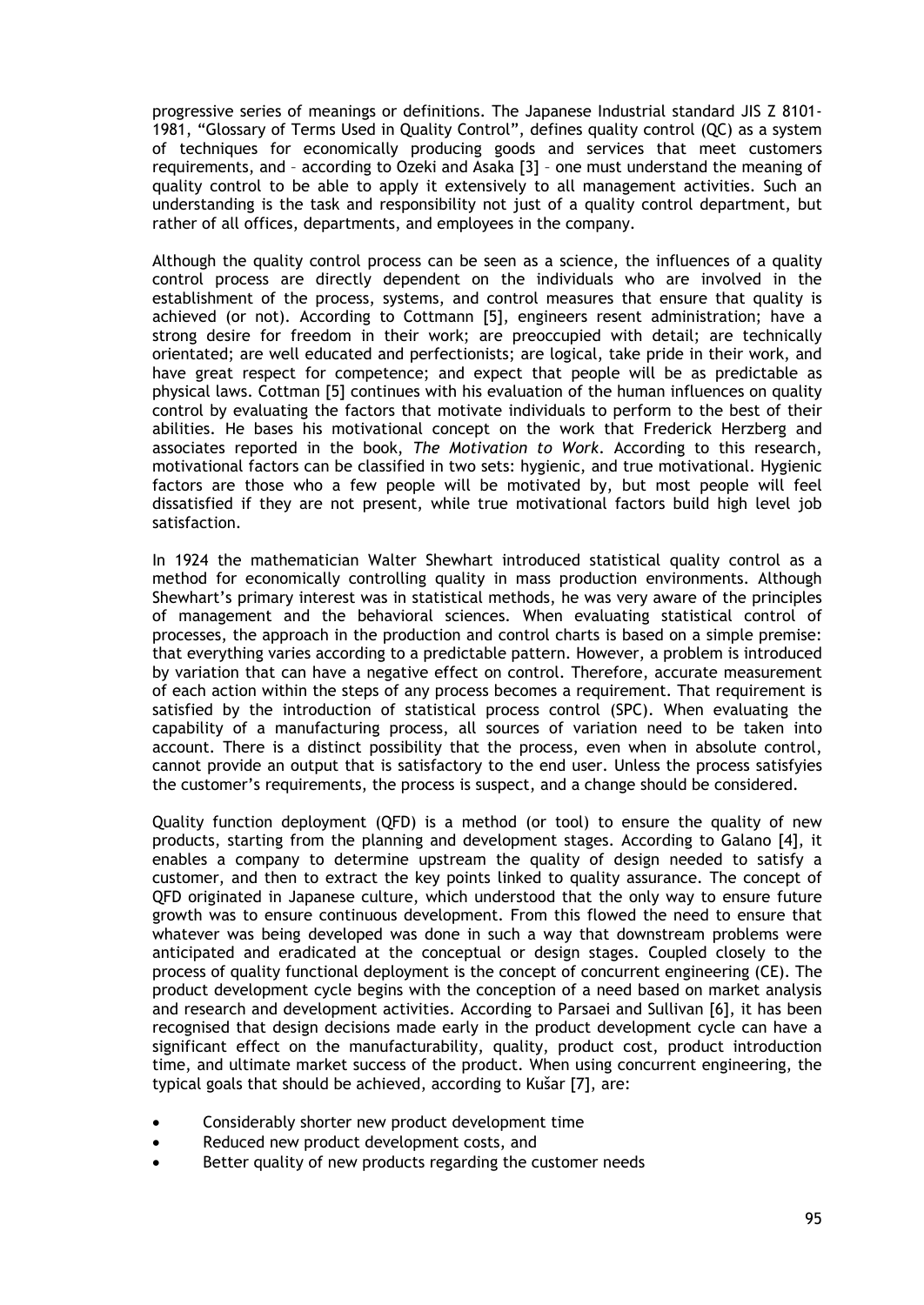When evaluating concurrent engineering, many terms have been used to describe similar approaches, including simultaneous engineering, life-cycle engineering, design fusion, parallel engineering, concurrent design, and design fusion. Some countries have labeled the process Design for Manufacture (DFM). Others have linked the concept to processorientated technological terms such as Design for Manufacturability (DFM), design for producibility, design for reliability, design for serviceability, and so on, until Gatenby and Foo coined the term 'Design for X' (DFX) where the X stands for all of the above '–ilities'. Starbek and Grum [8] proposed to implement concurrent engineering into small companies, but found that one such company did not possess all the tools required for concurrent engineering support; so the company management decided that the established teams should first implement quality function deployment (QFD).

From a management perspective there is a need to recognise the pivotal role that design quality plays in the overall spectrum of quality performance. Firms need to recognise the influential role of design quality on other measures of quality performance, such as conformance quality and external quality-in-use. Designing quality into a product will reduce costs, improve quality in the marketplace, and improve competitiveness. Thus, while conformance quality is likely to be an 'order-qualifier', design quality has more of the hallmarks of an 'order-winner'.

# **3. RESEARCH DESIGN AND METHODOLOGY**

The strategic importance of the research is closely linked to the work of Fynes and Búrca [9] in Ireland and Starbek and Grum [8] in Slovenia, who set out to establish the level of quality knowledge, and specifically concepts such as Quality Function Deployment and Concurrent Engineering, in their respective countries. This current research is seen to be important because of the information it hopes to establish through a case study in a South African environment. The methodology will be to evaluate the current process of design to manufacture on the internal processes and quality derivatives internal to the company. Using manufactured components, the process from concept to final manufacturing will be followed, and the discussed quality tools will be used to determine the accuracy and usability of the component. Following the internal evaluation of the quality processes and results, the research will further focus on the knowledge and implementation of these processes in other manufacturing environments in South Africa. The research will try to establish the level of knowledge of quality and quality-related topics in these environments by means of a quality-related questionnaire.

The data were acquired in different ways for different aspects of the research. Initially, data for the evaluation of the internal quality processes were generated by initiating a manufacturing run of one of the components manufactured by the company for the purpose of evaluating the variable and attributive quality systems that would ensure the integrity of the process. Using pre-determined information, the manufacturing run was especially executed on a component known for being problematic and difficult to manufacture. The reason for this choice was to ensure that, should positive results be achieved in the evaluation of this process, further roll-out to less difficult components manufactured by the company could easily be entrusted to its quality assurance staff in order to ensure continuous improvement of its other manufacturing processes. Secondly, the manufacturing of a more difficult part would practically ensure a set of results that would most definitely indicate room for improvement. In order to ensure some level of reliability and repeatability, and to remove at least one of the variables from the equation, the measurements were performed by one individual using one calibrated instrument. This not only ensured repeatability, but the fact that the person is involved in the measurement of the components practically every day would also ensure that the reliability of the measurement results was assured. Results of the measurements were recorded in the order of samples taken (i.e. sample 1 from first set of samples rendered result 1). Although the logic at the time was to determine if a pattern existed between the taking of the sample and measurement, results soon indicated that this route was unnecessary, as the randomness of the results indicated that there was no discernible pattern.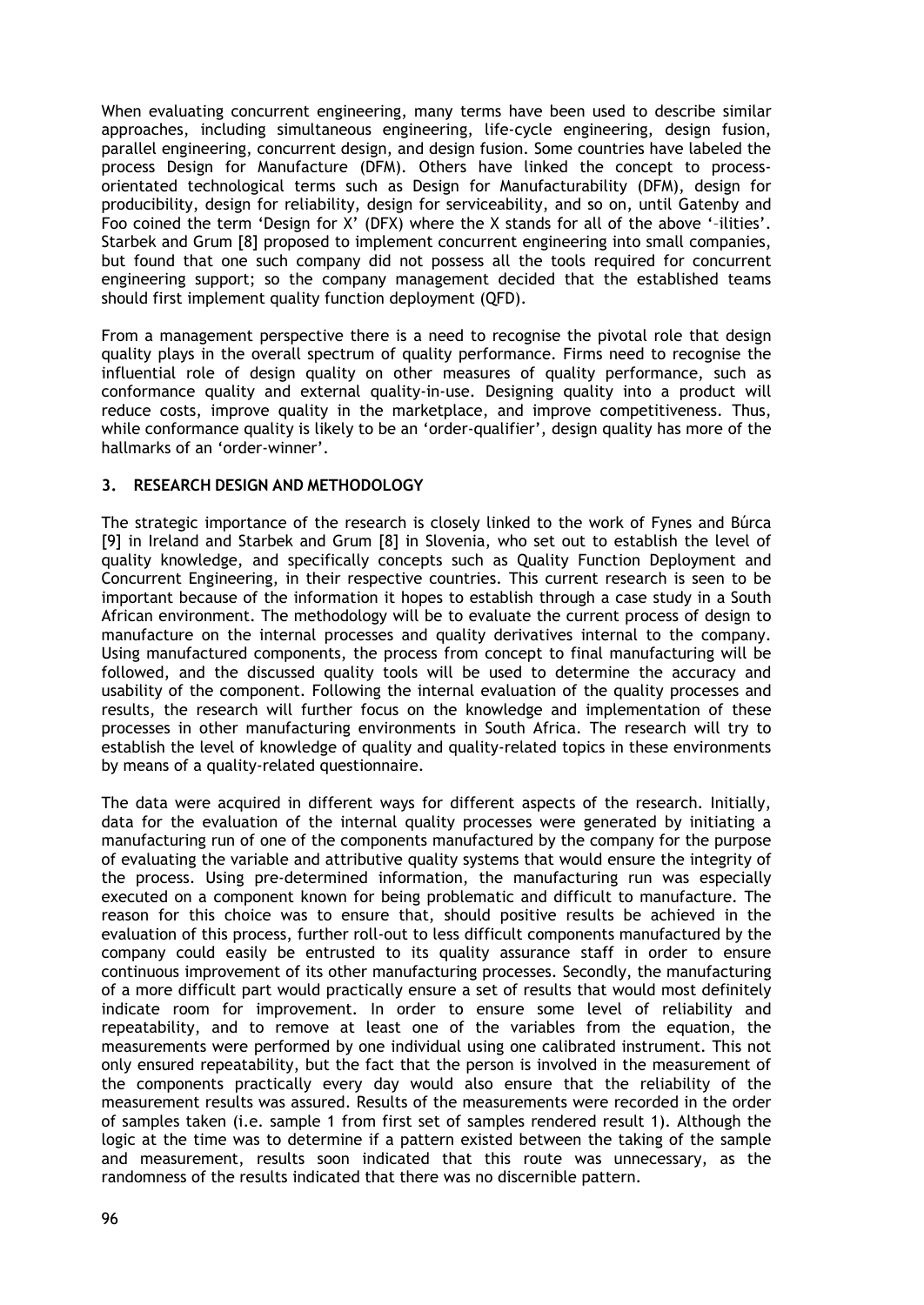A second set of data was generated from questionnaires sent to companies that supply components to the company in question (CBI Electric) in order to determine their level of knowledge of quality and quality-related topics and tools among their quality personnel. The questionnaire was drawn up to determine, first, the current supplier base with regards to ISO certification, as well as the level of knowledge with regard to ISO certification. The questionnaire then tries to determine the level of quality personnel in the respective organisations and the effectiveness of their efforts. Following from this, the questionnaire determines the level of knowledge that companies have of quality tools, and how actively these tools are being utilised and implemented in the respective companies to ensure that good quality components are manufactured. Finally, the questionnaire touches a little on in-house design before it tries to determine how companies view their ability to perform and grow in the current changing South African and international environments. Finally, the questionnaire asks whether South African manufacturing quality is "as good as (or better than) the rest of the world?" with interesting results. A return rate of about 30% of the original questionnaires was achieved, but only 35 of the participating companies' results met the original criteria (South African, Manufacturing) set out by the author. These were then processed for conclusive results.

# **4. RESULTS**

# **A. Internal company results**

Evaluation of the measurement processes to determine final product quality, and evaluate it against process capability and design intent, was performed using known quality tools such as mathematical modeling and statistical process control. The typical initial evaluation from the data is the X-Bar and Range (R) Charts. Following the X-Bar Chart, the Range chart can be plotted to monitor the variability of the process between observations in the subgroup over time. The benefit of the range charts is to demonstrate out of control points effectively. If there are any, then these special causes must be eliminated from future calculations, as they will skew information on a process, possibly leading to incorrect results and conclusions. Brainstorming and designed experiments will assist in finding those process elements that contribute to sporadic changes in variation, and that may be eliminated from future operations, data, and calculations.

Evaluation of the internal manufacturing process using quality tools such as statistical process control, X-Bar and R-Charts, and capability analysis, indicates that the current manufacturing process, measured against original design intent, is only somewhat capable in some of the features measured. Figure 1 indicates the results of the capability study, rendering the process capability of manufacturing the inside width of the component  $C$ pk = 0.51, where a value of 1.33 is typically accepted for an 'In control' process.

However, the process in its entirety could not be deemed capable of manufacturing the component statistically correctly to the point where scrap and reject rates are minimised for the benefit of the company. It needs to be stressed that the capability studies were performed on individual features of the same components; and the mere fact that one or two of the features indicated some capability does not render the process 'half right'. If one feature of a component is incorrect, the component may not fulfill the end need, and therefore the component should be deemed to be incorrect. A similar approach should be taken with capability. The actualisation of the concurrent engineering process may even be initiated as a process of evaluating the different areas of influence, as described in the model proposed by Ainscough et al. [1]. The model is broken down into the departmental building blocks normally associated with concurrent engineering. Evaluating the results from the quality evaluation, and superimposing the Ainscough model on to the results, raises several questions, such as the need to review the development of the components with checklists. Defined levels of detail are another area where the current process may be lacking, whereas concurrency built into the process could be one of the most difficult areas to attain. Similarly, the concept of teamwork may sound systematic, but the current process of project management in the company should ideally stimulate the subject, rather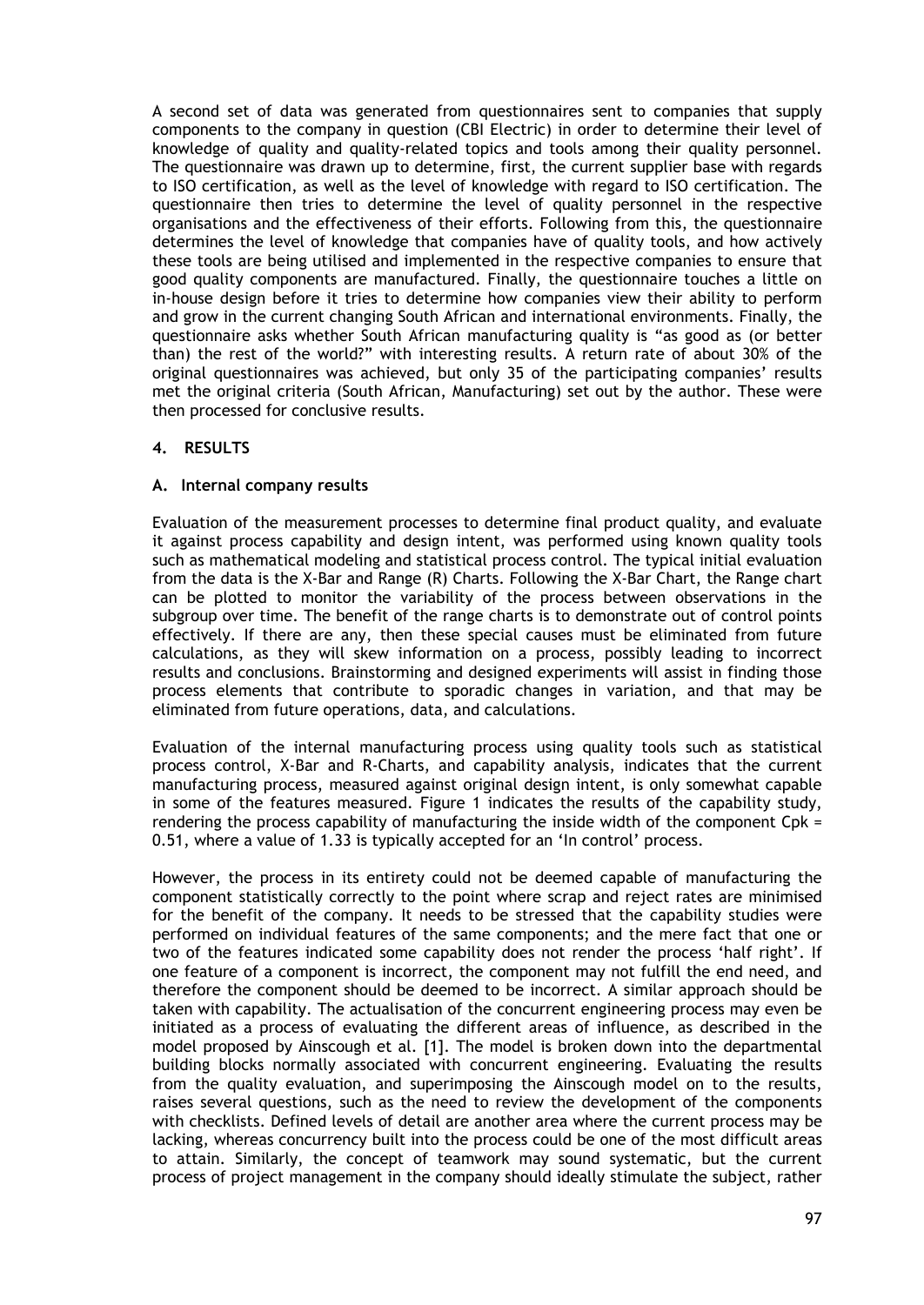than the old approach of sequential engineering, where the final quality of a product has no influence on a product or component before it is designed. The concept of multifunctional teams has been established for some time, and the concept of small, mobile task teams (tiger-teams) has also been used successfully; but the implementation of such teams tends to be rare in current design and manufacturing environments. Similarly, the concepts of functional skills (e.g. a metallurgist as part of the design team) and empowered decisionmaking are also areas which may or may not always be used to the full.



INSIDE WIDTH

# **Figure 1: Results of capability evaluation of inside width**

# **B. External company questionnaires results**

Results from the external questionnaire were obtained by evaluating the data received from the different participants. The individuals participating in the process were not identified, and may or may not have been from the quality fraternity; however, all were directly involved in the direct supply chain.

The subject of the first four questions deals with the knowledge and implementation of ISO as a governing quality system. The purpose of the questions was to determine the level of knowledge and acceptance of ISO as an international standard. This knowledge and acceptance indicates, by implication, the willingness of South African manufacturing companies to participate on a globally accepted scale. Figures 2 and 3 indicate, first, the level of knowledge, and second, the level of acceptance and implementation of ISO 9001. Although the majority of the participants indicated a familiarity with the system, it is unclear whether the two participants who indicated non-familiarity were completely unfamiliar with the system, or whether their indication is that they have some knowledge of the system's existence but are not completely familiar with the entire content of the system.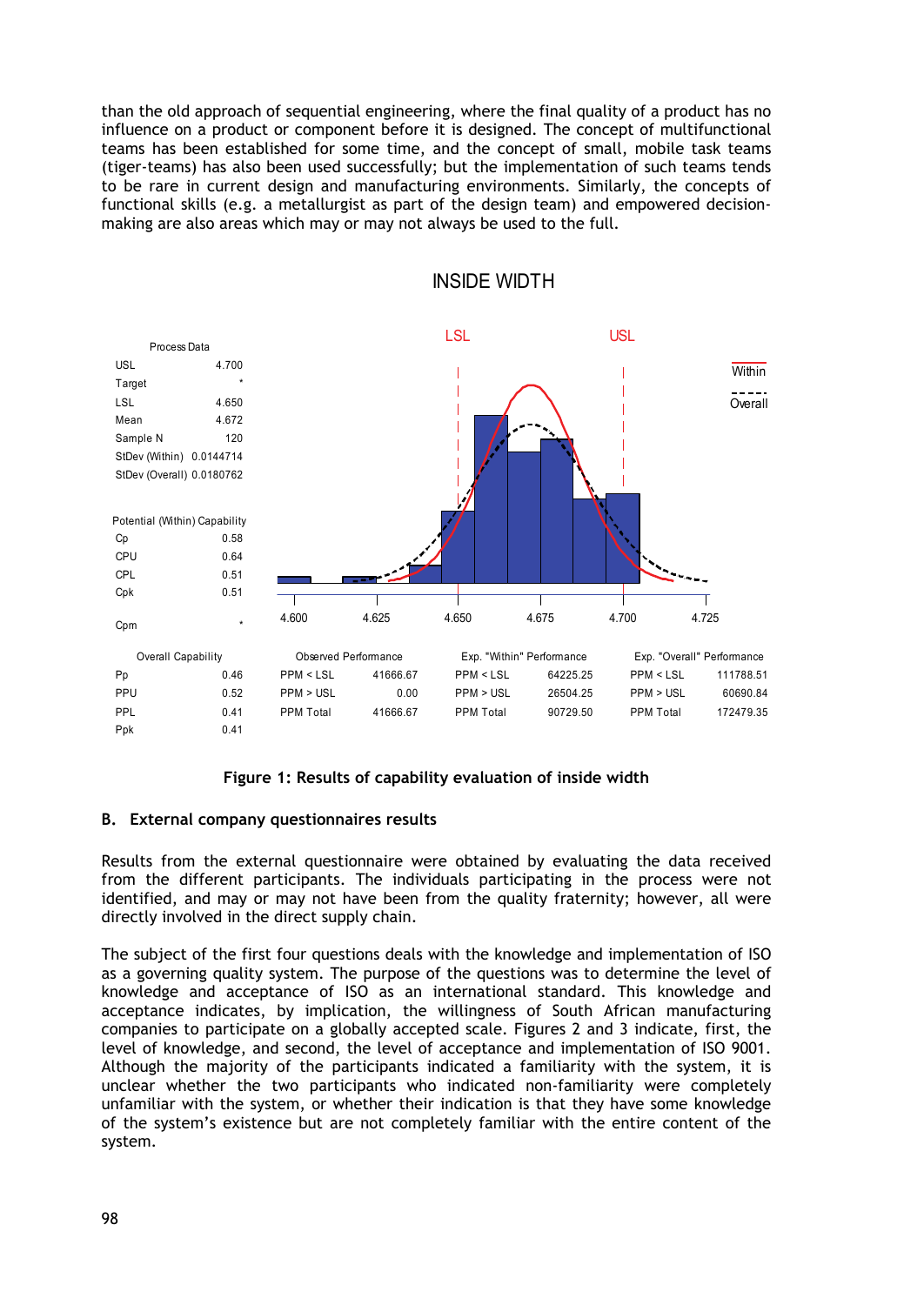**Are you Familiar with ISO 9001?**



**Figure 2: Knowledge of ISO 9001** 

Further information indicates that 21 of the 35 participants are indeed ISO-certified, indicating that the system is widely accepted in South Africa, but that improvements are indeed necessary. The data suggests that most of these companies have been certified for longer than five years.

The results of the external questionnaire indicated several areas where conclusions could be made about the general approach to quality and quality-related tools in the South African manufacturing environment. On evaluation of the understanding and implementation of the ISO quality systems, it can be concluded that the general knowledge of ISO in the South African manufacturing environment is very good, but that the actual implementation of the system is not necessarily achieved. Only about 60% of the companies polled were ISO-certified, though most of these were certified for periods longer than five years. When non-certified companies were asked if they planned to certify in future, the majority answered 'yes'. From these answers it can be concluded that South African companies understand the importance of ISO certification as an order qualifier for entrance into the international supplier market. Only two of the participants (roughly 5%) indicated that they were not interested in certification.



**Figure 3: ISO 9001 Certification by participants** 

Evaluation of quality as a science, and the implementation of quality as a tool in manufacturing environments, indicated that most of the companies employed some individuals with the sole responsibility of looking after quality. These ranged between zero and 30% of the companies' employees; those that indicated 0% qualified their answers by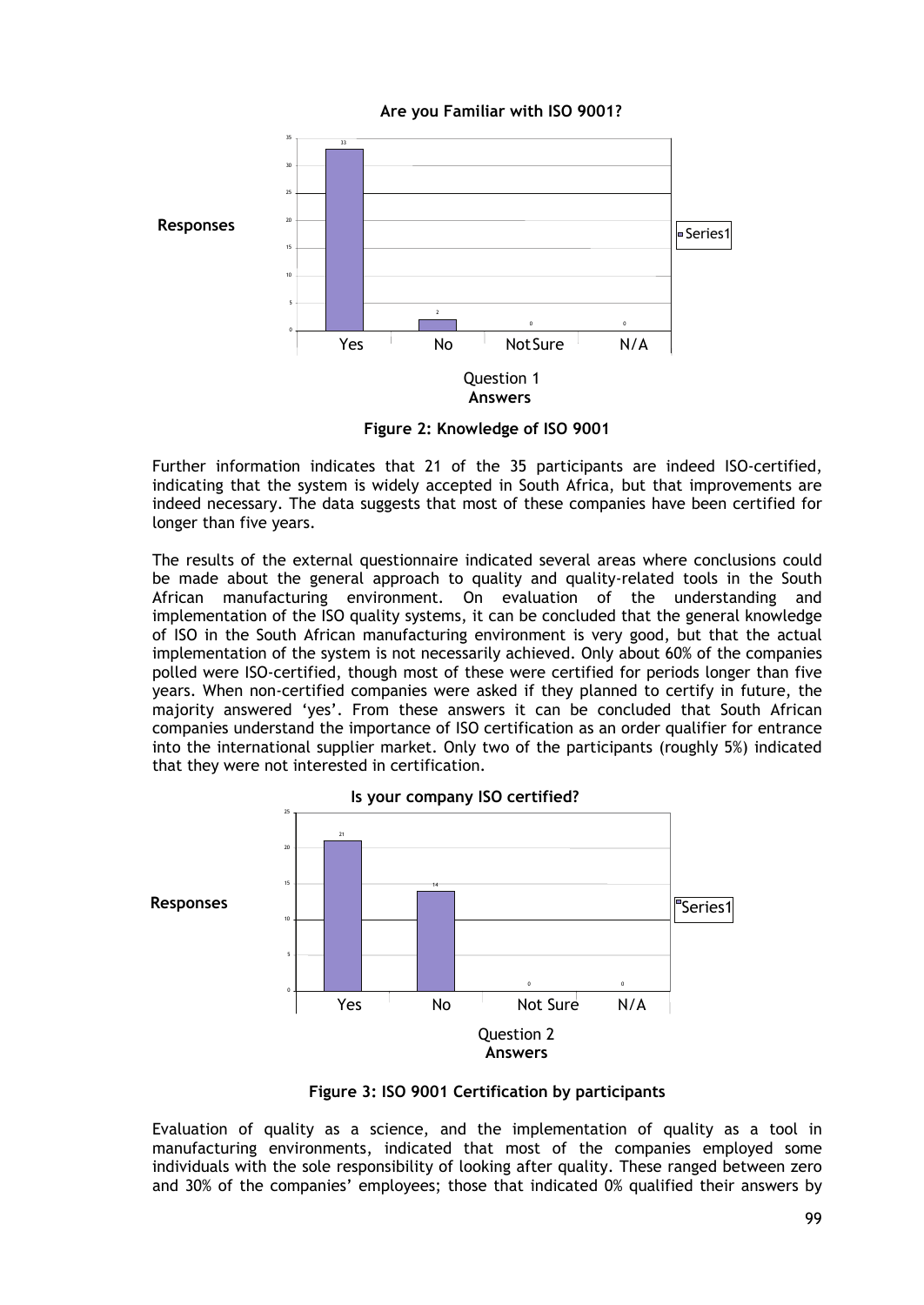indicating that everybody in their establishment was responsible for quality. Evaluation of the quality statistics indicated that an average of 2% of manufactured components are rejected in-house by the manufacturing entities, while about 1.5% of defective components are missed and returned by outside customers. This indicates an overall reject rate of about 3.5%, clearly indicating room for improvement. What is encouraging, however, is that the majority of these participants have an internal corrective action system that is used to address customer complaints formally. These complaints are also handled high up in the hierarchy of the organisation (quality managers, etc.), again indicating that the concept of quality is regarded highly in the South African manufacturing environment.

In spite of the efforts of the companies to ensure the quality of their products, the general knowledge of quality tools within these companies is poor. Less than half of the companies employ statistical process control in their environments, as shown by Figure 4. Coupled to this is the fact that 34% of the participants are not familiar with Failure Mode and Effects Analysis, and even more of the companies (55%) have never heard of Regression Analysis. These are standard tools in the science of quality, and the mere fact that the existence of these tools is unknown in these manufacturing environments is somewhat alarming. It can therefore be concluded that in general, quality tools are unknown to a large contingent of South African manufacturing companies.



**Figure 4: Evaluation of the use of SPC tools** 

Evaluation of the measurement equipment used in the control of quality indicated that calibration of equipment is a process most of the companies undertake. The sequipment is mostly calibrated both internally and externally, which indicates that thought goes into these decisions. A large number of the companies in question use external calibration, while about 10% of the participants only calibrate in-house. The conclusion that can be made that South African manufacturing companies understand the importance of ensuring the integrity of their measurement equipment, and are taking active steps to ensure both internal and external calibration of their equipment. However, reliability and repeatability studies are not generally performed on test equipment. The research indicated that only one quarter of companies have ever carried out such studies on their equipment, and it is clear that there is definite room for improvement here.

The implementation of concurrent engineering is clearly an area where South African manufacturing companies can improve. The concept of concurrent engineering is relevant not only to manufacturing entities but also to all businesses where cross-departmental interactions occur. The whole concept of concurrent engineering is based on the fact that sequential processes are performed in parallel rather than in series. Figure 5 shows that less than 10% of participants in the questionnaire employ concurrent engineering in their manufacturing plants.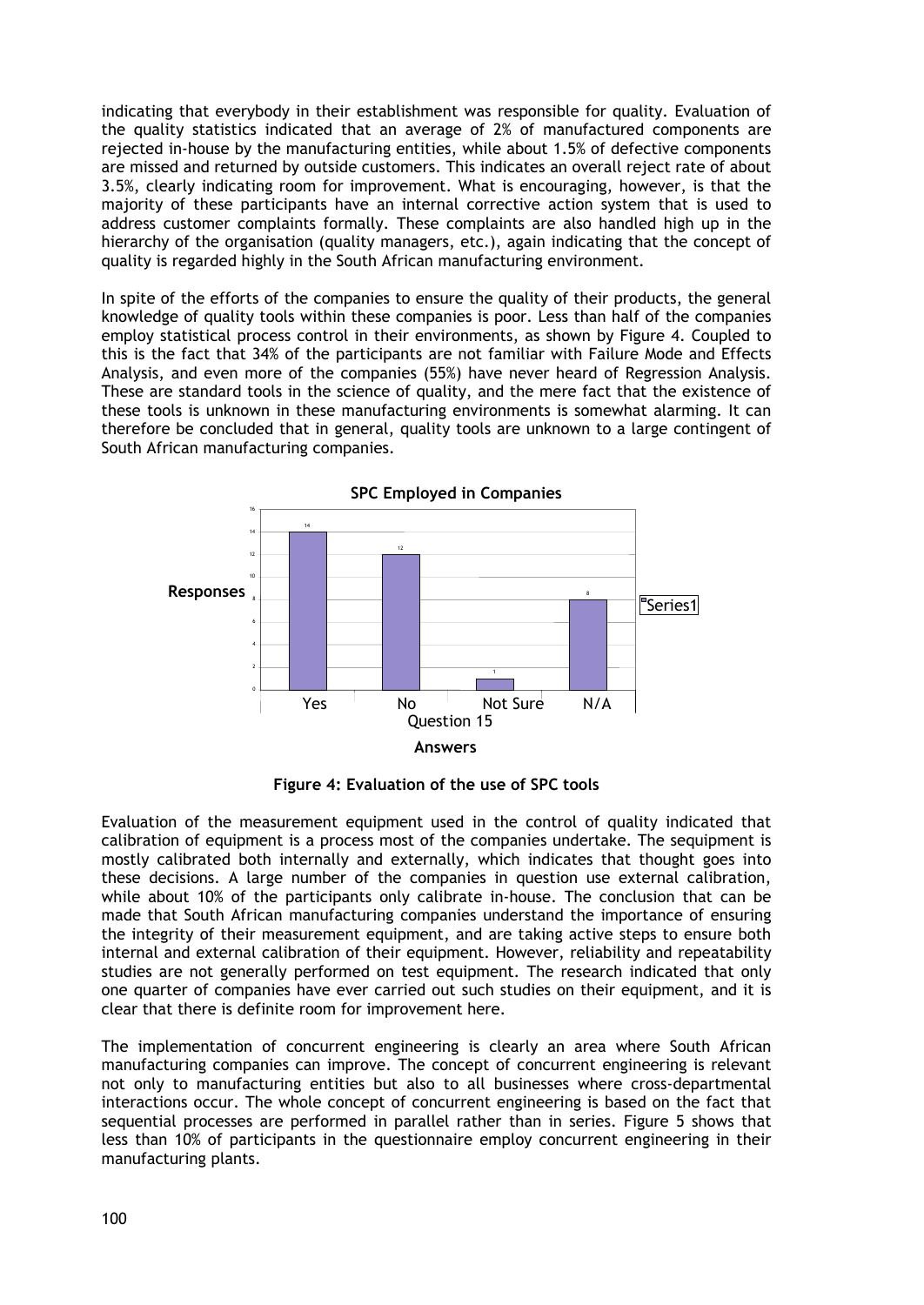Exploring this further to determine the capability of the manufacturing processes, only 40% of these participants have ever performed a capability study. From the evidence it is clear that there is a serious lack of implementation of quality tools in the South African manufacturing community; and this needs to be addressed as a matter of urgency.



**Employment of Concurrent Engineering**



Participating companies that did in-house design were less than half of the sampled population. It appears that most of the companies manufacture on demand, supplying a service to other designing entities to outsourced specifications. Of the sampled participants, only one quarter had any inclination to use design methodologies for manufacturing, which also suggests that there is definitely room for improvement in this area. The knowledge of design methodologies will benefit not only those companies that have in-house design facilities, but also those that manufacture. This is due to the fact that these companies may have a better insight into the manufacturing process, and will be able to make recommendations about obvious design improvements, cost reductions, or ease of manufacture processing.

Considering areas of improvement in the implementation of certification, quality tools, and concurrent engineering, the general view of South African manufacturing companies is that there is a room for improvement in their operations in the South African and international environments. The outlook of the participating companies indicated that over 90% of them believed that they could grow their business on local soil (Figure 6), while over 80% believed that they had the ability to expand into international markets (Figure 7).

Similarly, Figure 8 indicates that over 70% of the companies that took part in the questionnaire believed that the manufacturing quality of South African companies is comparable to (or better than) what is available in the international markets.



**Figure 6: Belief in growth in South Africa**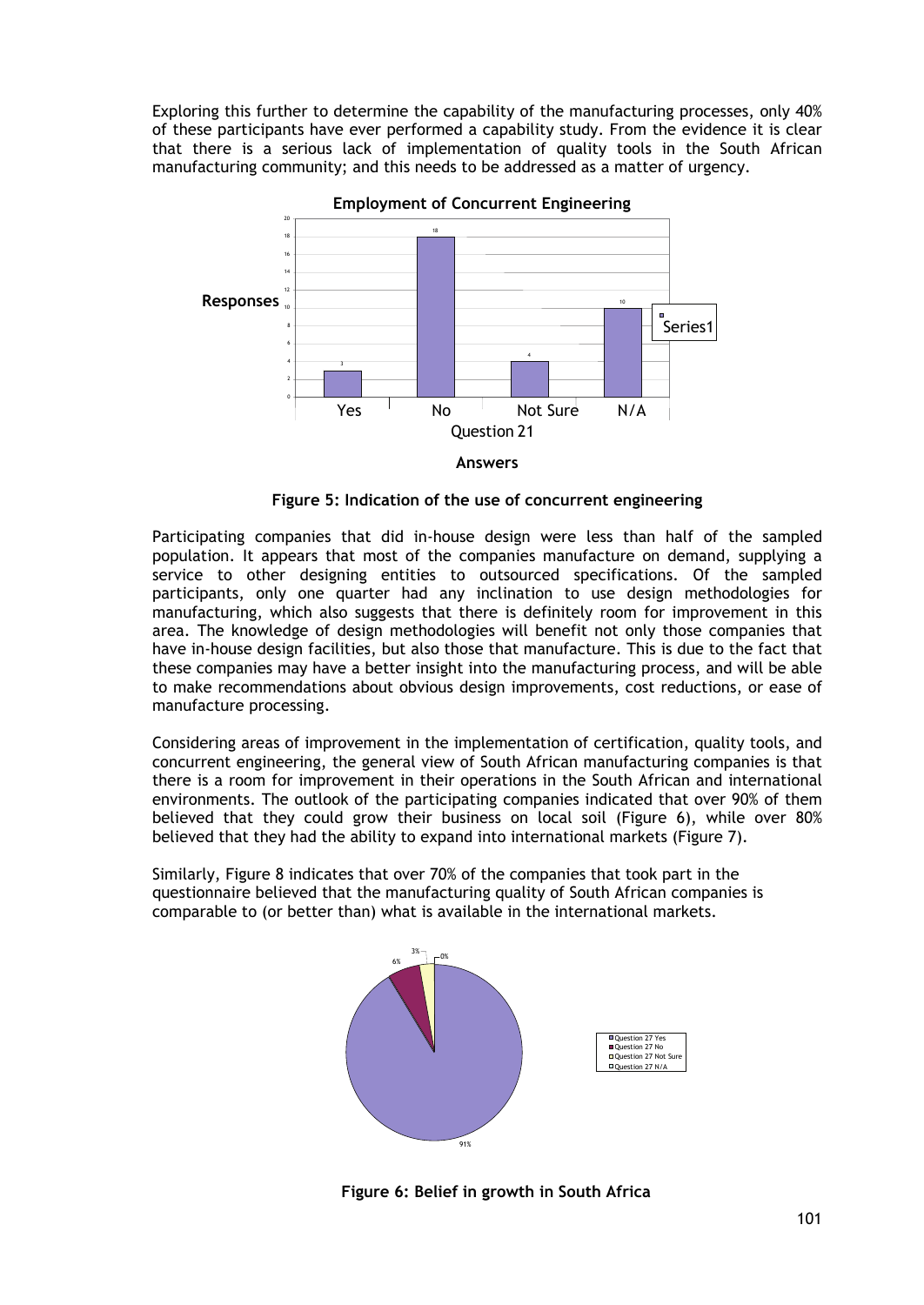

**Figure 7: Belief in growth internationally** 



**Figure 8: South African quality – Comparable to international standards?** 

It appears from these results that there is definitely capacity for South African manufactured components in the international market, but that the South African manufacturing community will have to employ several measures to ensure that the quality of components generated in their factories not only satisfies a part of the international market (such as Africa), but that they can be used by the broader spectrum of users in first world countries as well. In order to achieve this, these companies will have to invest heavily in increasing their overall product value; and the only way to ensure their competiveness against emerging markets such as Brazil, India, and China, would be to focus on time-to-market, price, and exceedingly good quality to tight tolerance. The only way to achieve such growth would be to implement the processes discussed in this article, such as concurrent engineering, which acts as a management tool that decrease time-to-market, ensure manufacturability and proper assembly, and also address the quality issues that arise. It can be concluded, further, that in order to ensure the sustainability of these processes, it is important to get buy-in from top management in order to ensure a top-down approach to the issues. The implementation of processes such as Statistical Process Control, Quality Function Deployment, Concurrent Engineering, and Design for X (to name but a few) will only succeed by using the necessary knowledge and resources linked to the process. The planning of the implementation process of these components will be extremely delicate, and it will be necessary to apply knowledge and energy to the process. The payoff, however, will be significant and continuous – as long as the companies can continue growing their technological, quality, and process advantage over other manufacturing entities worldwide.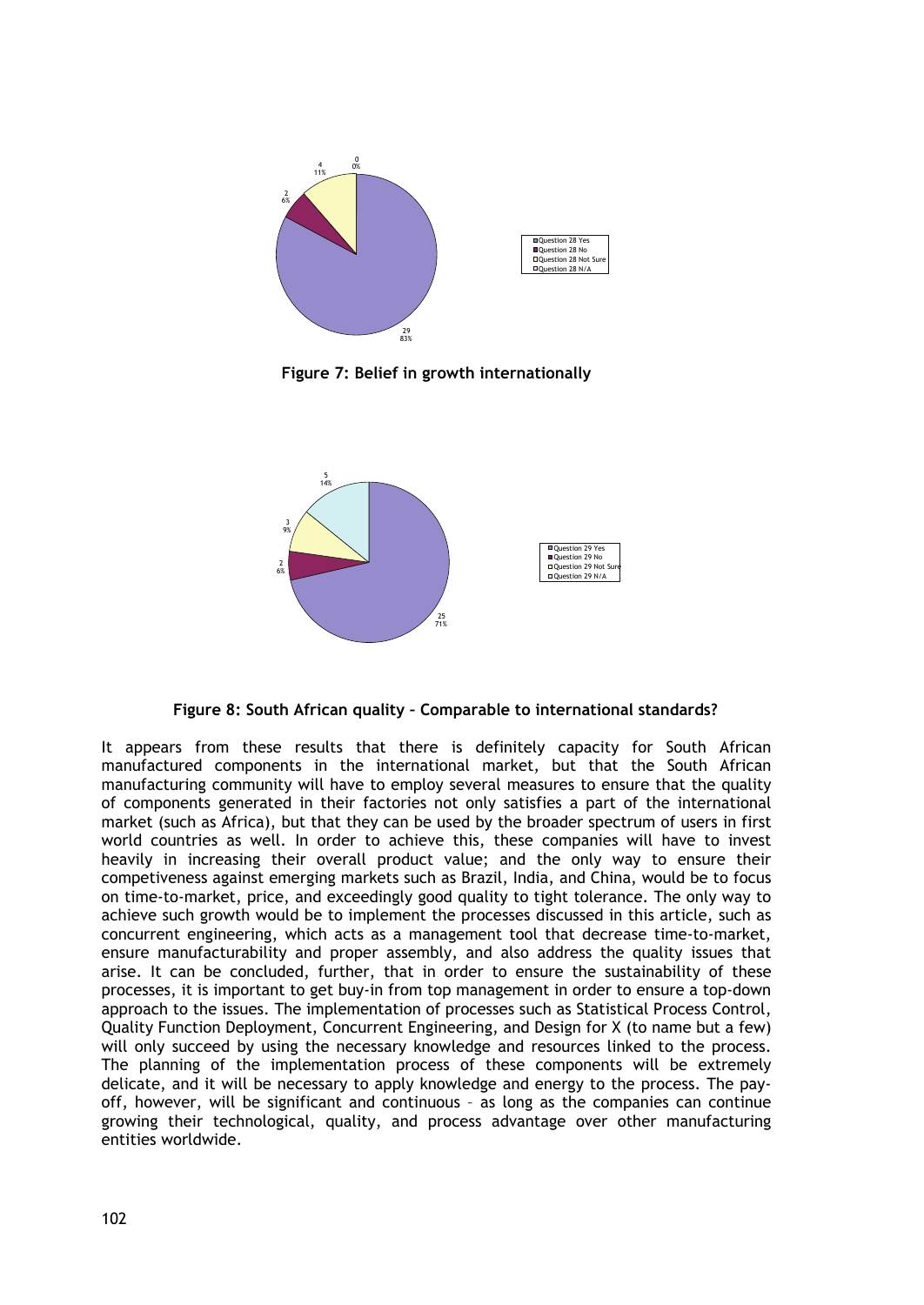# **5. CONCLUSION**

Following the formal strategic initiation of the process in the company, the steps of concurrent engineering can be benchmarked against similar manufacturing companies in the world, in order to determine where resources and effort should be concentrated and implemented. The author believes that the company would benefit most from focusing its efforts on these elements: 'Formal Process', 'Teamwork' and 'Information Technology', as found in the Ainscough model. The formal process would typically benefit the time-tomarket process, while teamwork and information technology would also benefit the timeto-market process along with quality and cost.

After evaluating the current processes against those of similar entities, it would be wise to evaluate current drivers, such as time-to-market, quality, and cost, and to propose new strategic goals for these drivers within a five year plan. The plan will then have to be refined into annual and eventually quarterly achievable goals in order to ensure the success of the process. It is important to understand at this point that the changes proposed by the five year plan would be radical, but so would be the results. The proposed process would not only affect current manufacturing operations, but also completely influence the input of the marketing and sales division, as well as the human and technical resources areas.

It is therefore clear that the recommendations proposed to the company indicate an extreme re-engineering of the current processes and technologies in order to make use of available (but inadequately used) tools and technologies. This would benefit the company by dramatically improving the time-to-market of new developments, cost of projects, processes, and operations, as well as improving the quality of the final product. The recommendations are made in order to ensure the company's continuous growth, combined with continuous improvement of the operation to ensure sustainable development.

From the evidence, it seems clear that there are several areas where the results, as presented in this article, can be broken down into further fields of study that are relevant to the South African manufacturing market and its role players. First, it is necessary to know that the participants in this study came from all types of manufacturing areas. There is a need to widen the study to distinguish between turning plants, electronic component manufacturers, raw material manufacturers, fastener manufacturers, plastic component suppliers, and so on. This information could help the country's quality contingent to focus their efforts, while the companies themselves could benchmark their efforts against other companies in their realm of operation. A second area of improvement on the current research would be to ensure that all the information is supplied by the relevant high level management of each organization, as some of the participants in this study may not have had all the information on their companies' strategic direction. This would not only ensure the relevance of the information, but also enable the researcher to gauge the strategic direction of the companies in the future implementation of quality tools and operations, and to have more insight into the current effectiveness of operations. It is further recommended that this research be amplified to include more respondents from different areas of the country. The research should then aim to establish whether the implementation of quality as a manufacturing tool is more prevalent in some areas than in others, and if so, what impact this might have had on these results.

It is a well known fact that the motor industry in South Africa has some of the strictest and most compliant quality processes in the country. This has resulted in a range of suppliers that manufacture towards motor industry standards and control their quality to specifications such as VDA6.1 and TS 16949. The motor industry's control over their manufacturing suppliers has produced a set of suppliers who have developed with the growing motor industry, and who are currently protecting their territory fiercely from current competitors and new entrants into 'their' markets. This has had two effects. First, it has created companies that are superior in process and quality, with scope for increased operation in relation to non-motor industry customers. Second, it had created a corps of well-trained, experienced quality individuals who eventually leave the industry to practise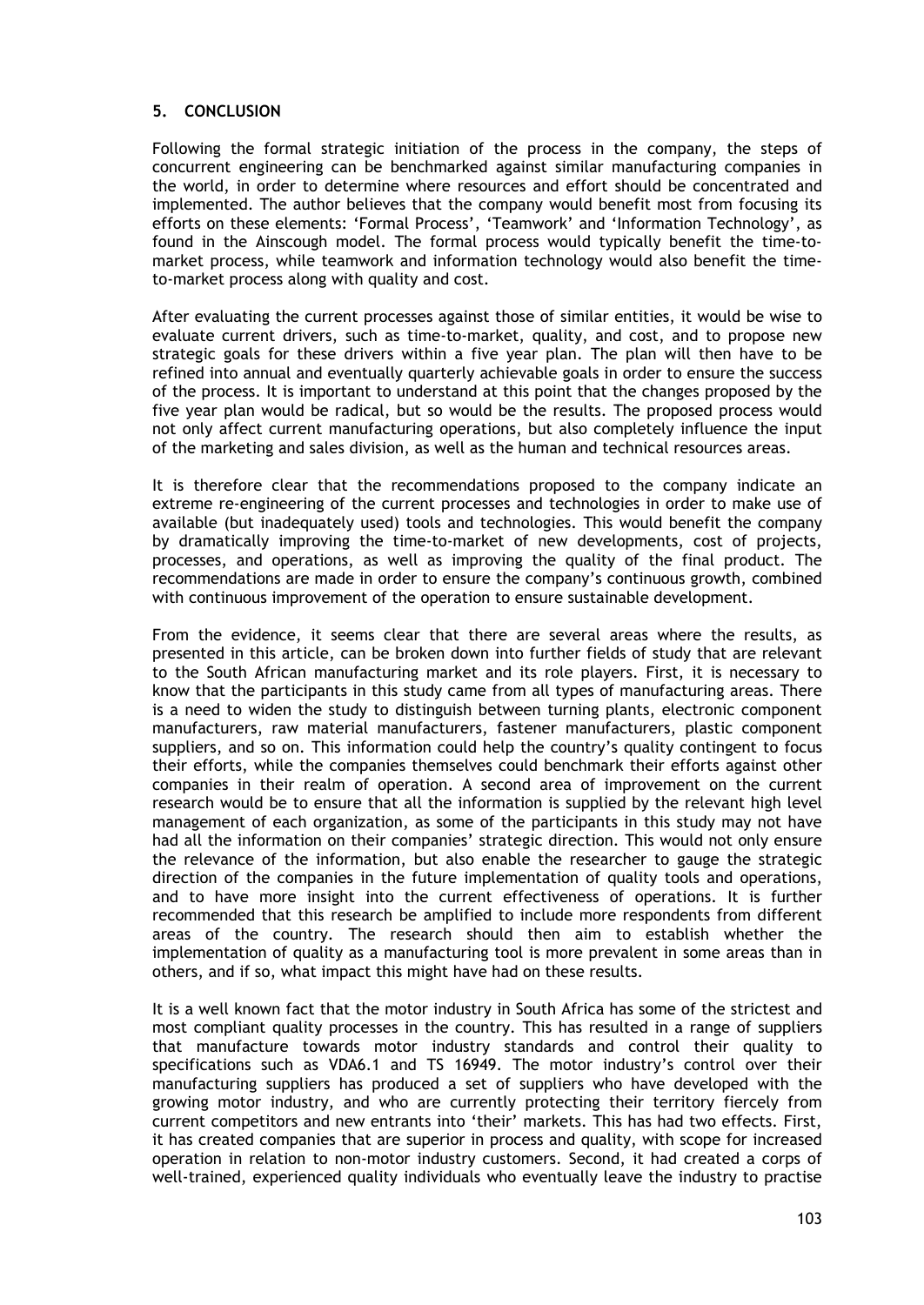their trade elsewhere, thereby benefiting the rest of the manufacturing industry in South Africa.

Building on the results of this paper, together with the facts mentioned above, continuing research could determine the gap (through gap analysis) between the knowledge and implementation of quality and quality tools of motor industry suppliers and non-motor industry suppliers, to establish exactly how much the country has benefited from the efforts of the motor industry, and whether their efforts should be expanded to the rest of South Africa's manufacturing industries.

In conclusion, this article has sought to evaluate the level of knowledge, acceptance, and implementation of quality tools in South Africa's manufacturing environments, by probing current operations in a manufacturing environment. The research was then expanded to manufacturing companies currently involved in the supply of components to the company that was studied, and the results were collated so that the similarities and differences between the current operation and its supply could be set out. Evaluation of the processes indicated that the evaluated company has indeed progressed significantly in relation to its suppliers, and recommendations were made to improve further the operation, stature, quality, and involved costs of operations. The author made several recommendations to the polled South African companies to ensure future compliance with acceptance levels. Recommendations were also made to develop the research so that it distinguishes between companies in relation to type of operation, product, and geographical position (to name a few). The author believes that there is still a lot of work to be done in terms of quality in South African manufacturing companies. It is clear, however, that the current favorable political and economic climate in the country can ensure continued growth and improvement. South African manufacturing companies have a lot of skills, which could ensure their position as a top manufacturing entity in the world – provided that these enterprises develop their natural potential and extend their natural resources. The future of South African manufacturing industries appears bright, provided that they embrace the reality of hyper-change and develop into a major contributor in manufacturing.

#### **6. REFERENCES**

- [1] **Ainscough, M., Neailey, K. & Tennant, C.** 2003. A self-assessment tool for implementing concurrent engineering through change management, *International Journal of Project Management,* 21(6), pp. 425-431.
- [2] **Gitlow, H., Oppenheim, A. & Oppenheim, R.** 1995. *Quality management: Tools and methods for improvement,* 2nd edition. Illinois: IRWIN.
- [3] **Ozeki, K. & Asaka, T.** 1990. *Handbook of quality tools: The Japanese approach.*  Cambridge: Productivity Press.
- [4] **Galgano, A.** 1994. *Companywide quality management.* Portland: Productivity Press.
- [5] **Cottman, R.J.** 1993. *Total engineering quality management.* Milwaukee: ASQC Quality Press.
- [6] **Parsaei, H.R. & Sullivan, W.G.** 1993. *Concurrent engineering: Contemporary issues and modern design tools.* London: Chapman & Hall.
- [7] **Kušar, J., Duhovnik, J., Grum, J. & Starbek, M.** 2004. How to reduce new product development time, *Robotics and Computer-Integrated Manufacturing,* 20(1), pp. 1-15.
- [8] **Starbek, M. & Grum, J.** 2002. Concurrent engineering in small companies, *International Journal of Machine Tools and Manufacture,* 42(3), pp. 417-426.